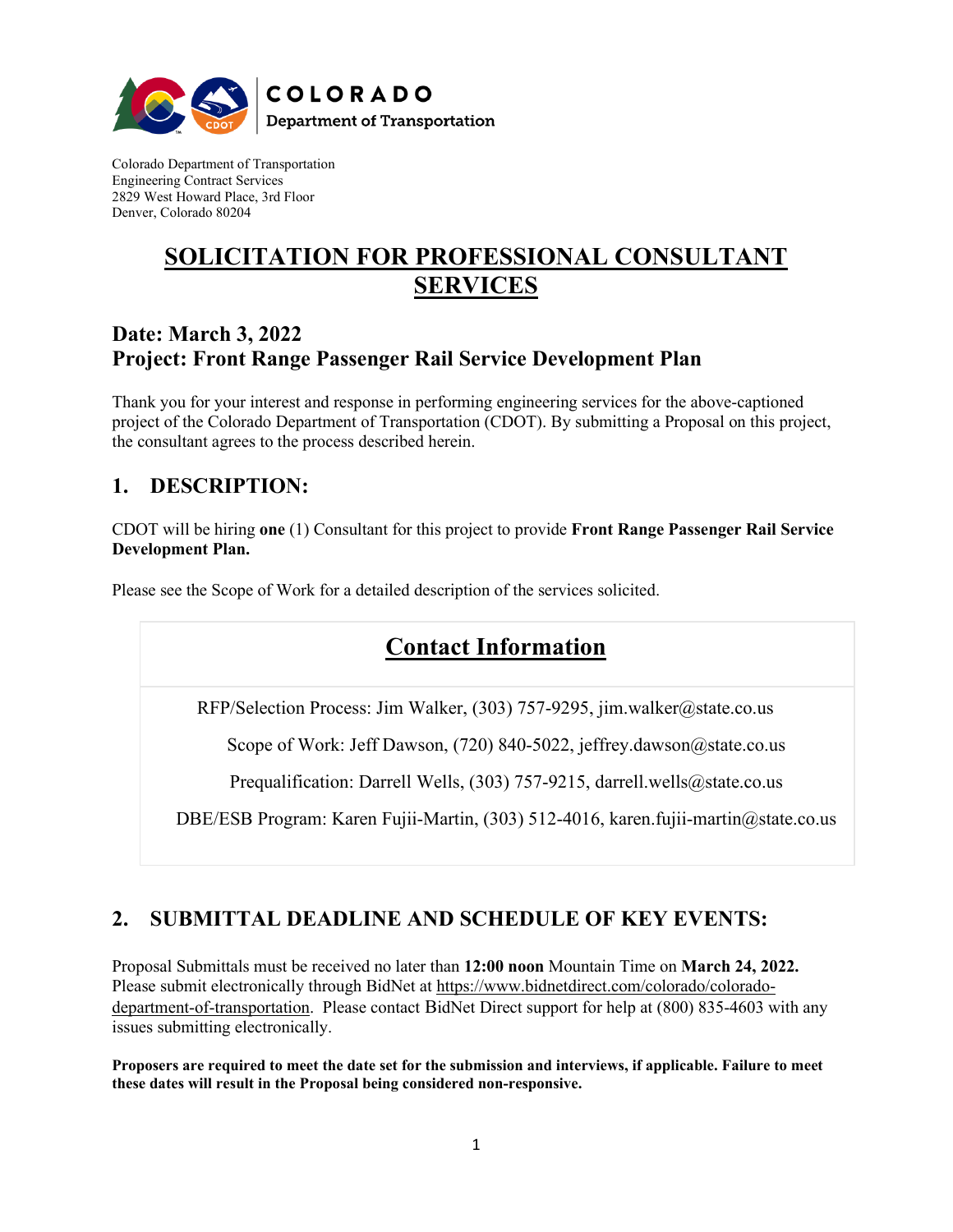

# **KEY EVENTS SCHEDULE**

| <b>PUBLIC NOTICE PHASE</b>         |                     |
|------------------------------------|---------------------|
| <b>First Advertisement</b>         | 3/3/2022            |
| Second Advertisement               | 3/10/2022           |
| Third Advertisement                | 3/17/2022           |
| Submit Proposal                    | 3/24/2022 (12PM MT) |
| <b>SELECTION PHASE</b>             |                     |
| Panel Meeting                      | 4/8/2022            |
| Interviews                         | 4/21/2022           |
| Chief Engineer Selection/Approval  | 4/28/2022           |
| Notification                       | 5/2/2022            |
| <b>SELECTION PHASE</b>             |                     |
| Fee Negotiation                    | 5/9/2022            |
| Submit Contract Compliance Package | 5/17/2022           |
| Audit Completed                    | 5/23/2022           |
| <b>FINAL CONTRACT PHASE</b>        |                     |
| <b>Contract Approval/Execution</b> | 6/8/2022            |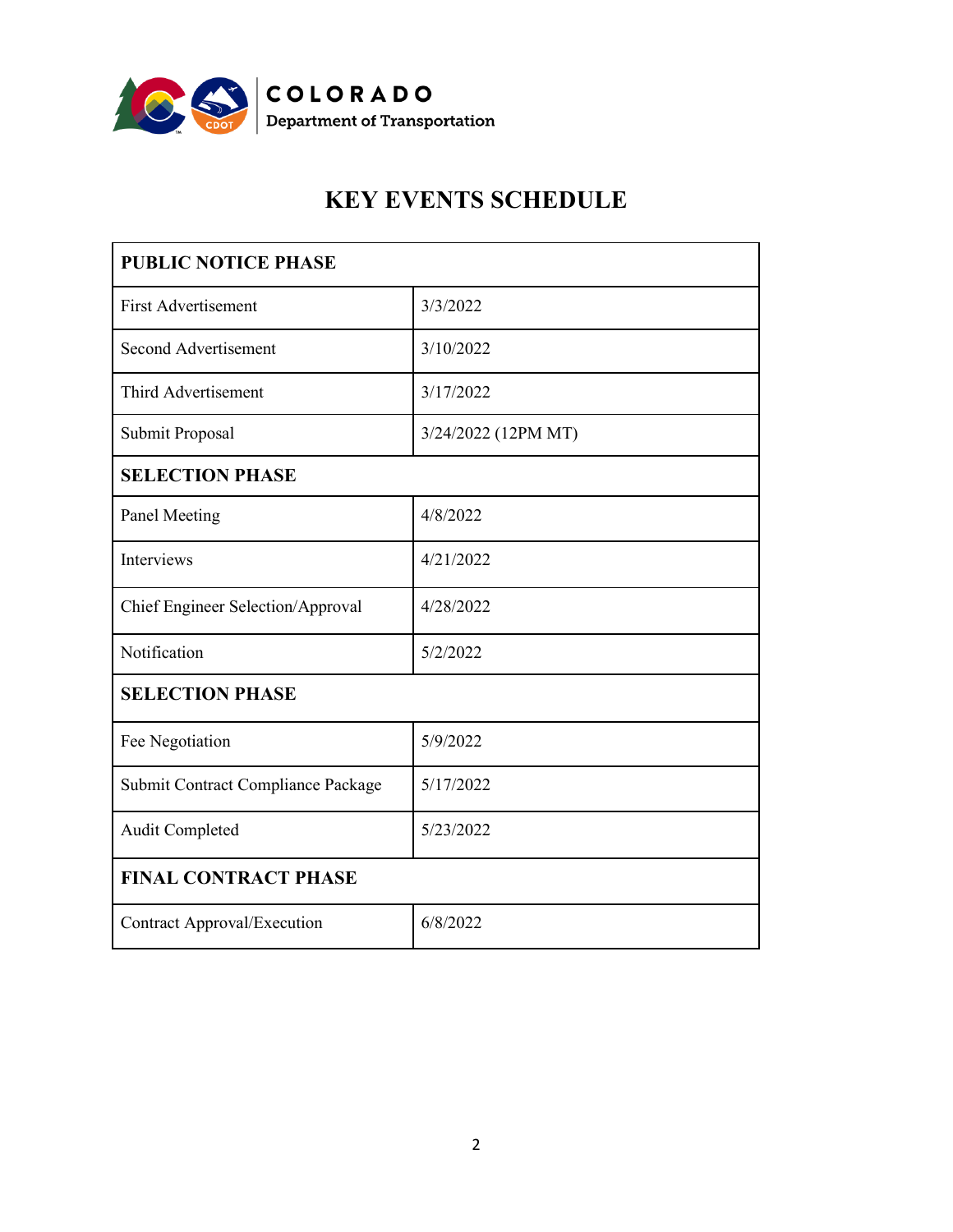

## **3. SPECIAL REQUIREMENTS:**

All respondents accept the conditions of this Request for Proposal (RFP), including, but not limited to, the following:

A. Prequalification: All parties (Prime and Sub Consultants) submitting as a team member on a proposal must be prequalified at least seven calendar days prior to the Proposal submittal date. Pre-qualification must be done annually. The recommended disciplines based on the scope of work: Engineering, Rail Design, Operational Modeling, Environmental, Planning, Financing, Funding, Stakeholder Engagement, & Station Area Planning.

B. Master Pricing Agreement: All Consultants and subconsultants must have a valid Master Pricing Agreement (MPA) with CDOT prior to award of contract.

C. Late Proposals: Any proposal received by CDOT after the time specified in **Section 2 Key Events Schedule** shall be considered late and will be rejected. No late proposals will be accepted for this project.

D. Non-Responsive Proposals: CDOT reserves the right to reject any or all proposals. Proposals that do not meet the Minimum Proposal Requirements listed in **Section 4** will be rejected as non-responsive.

E. Consultant Costs: Except for provided in **Section 7** of this document no reimbursement will be made by CDOT for any costs related to the preparation of the Proposal, required documentation, interviews, presentations, discussions, and/or any related activities. These costs are the sole responsibility of the Proposer. CDOT shall not be liable for any costs incurred by respondents in the preparation of submittals and proposals, nor in costs related to any element of the selection and contract negotiation process.

#### F. PDF Requirements:

- 1. Size:
	- a. Proposals are limited to 25 MB.
- 2. Dynamic PDF:
	- a. The following dynamic PDF elements are allowed:
		- i. Bookmarks
		- ii. Page transitions
	- b. The following dynamic PDF elements are prohibited:
		- i. Hyperlinks
		- ii. Buttons
		- iii. Movie/Sound Clips
- 3. Title/Section Pages Title page, back page, and section title pages are allowed. No evaluation points are assigned to these pages and will not count against allowable page limits

G. Licensure: All work is to be performed under the direction and supervision, as appropriate to the task, of a Colorado-Licensed Professional Engineer, Architect, or Land Surveyor as required by the Colorado Department of Regulatory Agencies. For additional guidance, please see: [https://www.colorado.gov/pacific/dora/AES\\_Laws.](https://www.colorado.gov/pacific/dora/AES_Laws)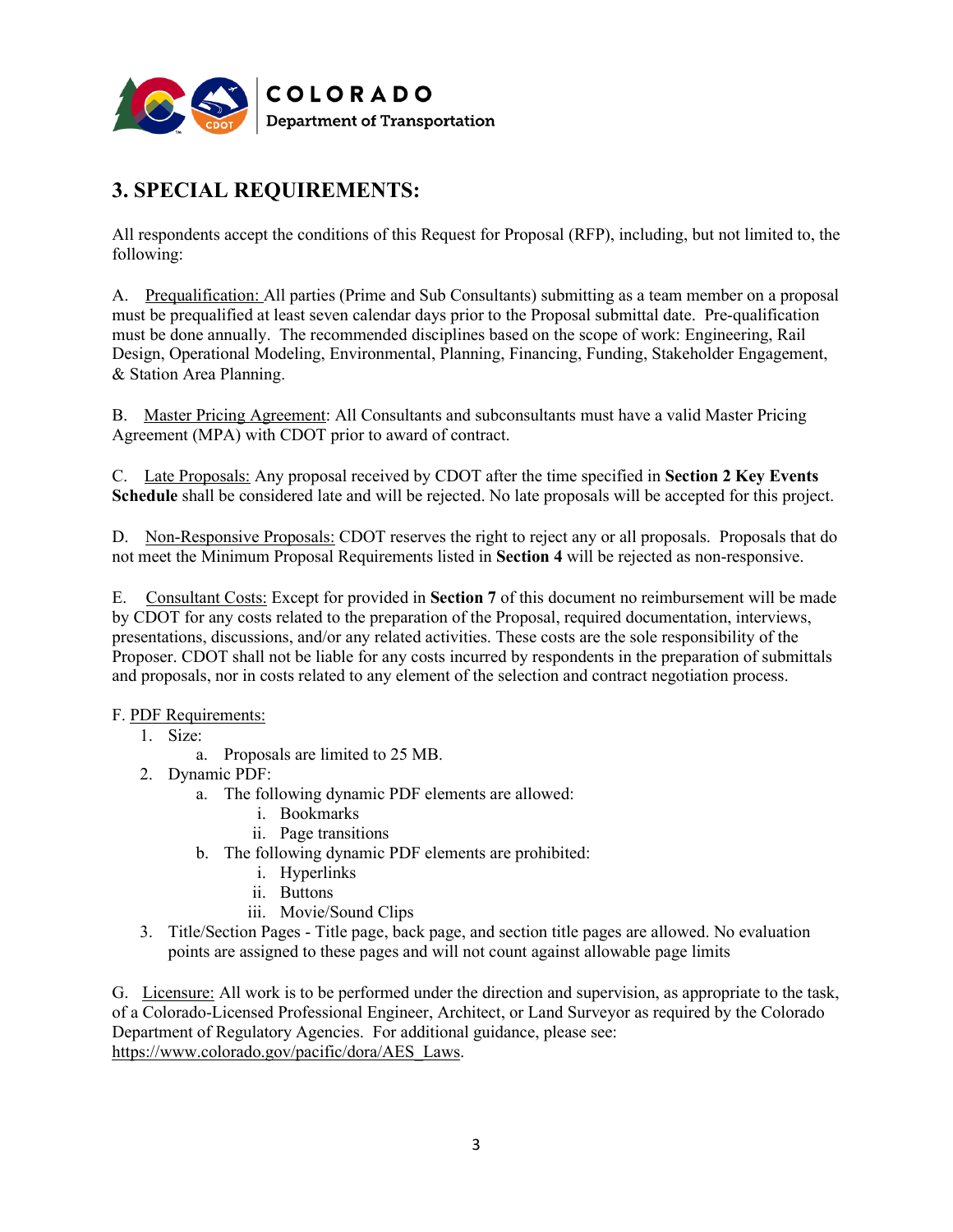

H. Self-Performed Work: The Prime Consultant is required to provide at least 30% of the work themselves.

H. CDOT Policy Directive 23 – Consultant Utilization for Design and Construction: The firm that performed final design services and any consultants (prime or sub) team members that performed more than 20% of the work will not be allowed to submit a proposal for construction management services unless the Chief Engineer has waived the policy for the project.

I. Method of Payment: Cost Plus Fixed Fee (CPFF) method of payment shall be used for all Task Order work **unless** (1) the nature of the work directed is appropriate to Specific Rate of Pay (SROP) payment method (such as construction management services, research & development, and staffing support services); (2) the payment method is approved by the CDOT Project Manager and Contracting Officer; and (3) the payment method is reflected in the Task Order Proposal at the time of execution.

J. Software Requirements: All consultants are required (where applicable) to use the following software packages, which are currently used by CDOT:

- (i) Open Roads Design (ORD)/INROADS
- (ii) GIS file development software (e.g. shapefiles)
- (iii) Adobe Acrobat DC or Bluebeam Revu (PDF files)
- (iv) Microsoft Office Suite, including Word, Excel, PowerPoint and Project
- (v) B2GNow System for DBE/ESB tracking and prompt payment

K. Non-discrimination: The Consultant, with regard to the work performed by it during the contract term, will not discriminate on the grounds of race, color, or national origin in the selection and retention of subconsultants, including procurement of materials and leases of equipment. The Consultant will not participate either directly or indirectly in the discrimination prohibited by the Acts and the Regulations, including employment practices when the contract covers any activity, project, or program set forth in Appendix B of 49 CFR Part 21.

L. Civil Rights Act of 1964 Title VI: CDOT, in accordance with the provisions of Title VI of the Civil Rights Act of 1964 (78 Stat. 252, 42 US.C. §§ 2000d to 2000d-4) and the Regulations, hereby notifies all bidders that it will affirmatively ensure that for any contract entered into pursuant to this advertisement, disadvantaged business enterprises will be afforded full and fair opportunity to submit bids in response to this invitation and will not be discriminated against on the grounds of race, color, or national origin in consideration for an award.

M. Conflict Disclosures: The Proposer will include a full disclosure of all potential organizational conflicts of interest in the Proposal. By submitting its Proposal, each Proposer agrees that, if an organizational conflict of interest is thereafter discovered, the Proposer will make an immediate and full written disclosure to CDOT that includes a description of the action that the Proposer has taken or proposes to take to avoid or mitigate such conflicts.

N. Open Records Act Notice: Except for consultant audit and Master Pricing Agreement information, all records, documents, drawings, plans, specifications, and other materials relating to the conduct of CDOT business, including materials submitted by Proposers in response to this solicitation, are subject to the provisions of the Colorado Open Records Act (C.R.S. 24-72-201, et seq) and any other laws and regulations applicable to the disclosure of documents submitted under this RFP. Such laws govern CDOT's use and disclosure of records. Please see CDOT Policy Directive 508.2 for guidance.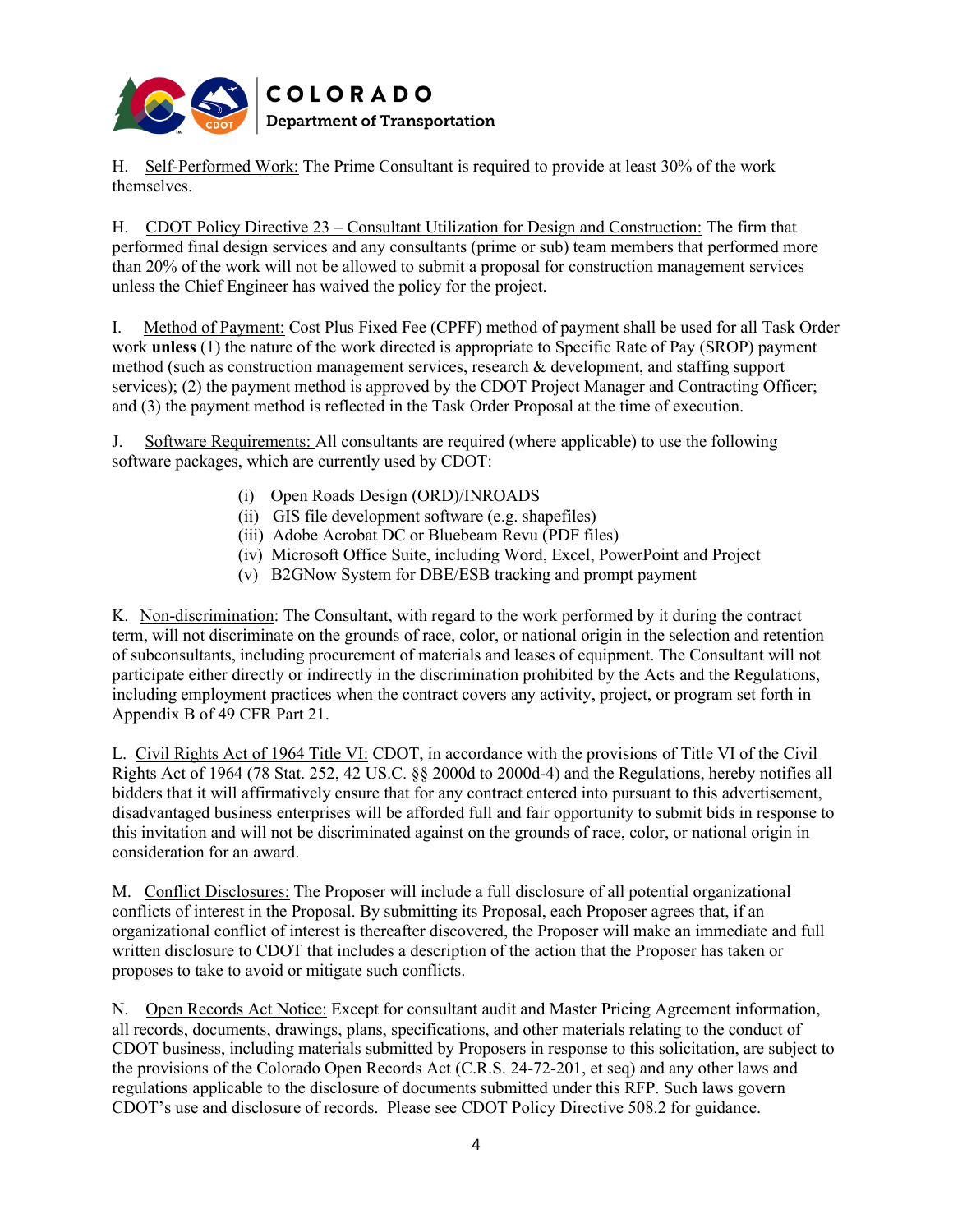

Each Proposer is advised to contact its own legal counsel concerning the Colorado Open Records Act, other applicable laws, and their application to the Proposer's own circumstances.

In the event of litigation concerning the disclosure of any materials submitted by the Proposer. CDOT's sole involvement will be as a stakeholder retaining the material until ordered by a Court, and the Proposer shall be responsible for otherwise prosecuting or defending any action concerning the materials at its sole expense and risk.

All submittals will become the property of CDOT, will not be returned, and will be disposed of according to Department policies. Successful proposals will be considered part of the contract document after award.

Automatic redactions: not applicable.

O. Consultant Assurance: By submitting a proposal for this contract, the Consultant agrees to the following assurance: The consultant, sub recipient, or subcontractor shall not discriminate on the basis of race, color, national origin, or sex in the performance of this Contract. The Consultant shall carry out applicable requirements of 49 CFR Part 26 in the award and administration of DOT-assisted contracts. Failure by the Consultant to carry out these requirements is a material breach of this Contract, which may result in the termination of this Contract or such other remedy as CDOT deems appropriate, which may include, but is not limited to: withholding monthly progress payments; assessing sanctions; liquidated damages; and/or disqualifying the Consultant from future bidding as non-responsible.

P. Prompt Payment: Payments to all Subconsultants shall be made within seven (7) days of receipt of payment from CDOT or no later than ninety (90) days from the date of the submission of a complete invoice from the Subconsultant, whichever occurs first. If the Consultant has good cause to dispute an amount invoiced by a Subconsultant, the Consultant shall notify CDOT no later than the required date for payment. Such notification shall include the amount disputed and justification for the withholding. The Consultant shall maintain records of payment that show amounts paid to all Subconsultants. Good cause does not include failure to timely submit an invoice to CDOT or to deposit payments made. The Consultant shall electronically submit prompt payment audit reports to CDOT by the fifteenth  $(15<sup>th</sup>)$  of each month through the B2GNow software. If no payment has been made, the Consultant shall document this in the prompt payment audit report.

Q. Subcontract Terms: The assurance provided in section (P) and the prompt payment terms outlined in Section Q shall be included in all subcontracts or other agreements for the performance of work on the contract.

R. Electronic Signatures: CDOT utilizes DocuSign for contract execution and all subsequent contracting documents. For additional guidance, please see: [https://www.colorado.gov/pacific/osc/electronic](https://www.colorado.gov/pacific/osc/electronic-signature-contracts-and-grants)[signature-contracts-and-grants.](https://www.colorado.gov/pacific/osc/electronic-signature-contracts-and-grants)

## **4. MINIMUM PROPOSAL REQUIREMENTS**

As indicated in the advertisements, notice is hereby given to all interested parties that all firms will be required to meet minimum requirements to be considered for these projects. To be considered as qualified and responsive, interested firms shall have, as a minimum: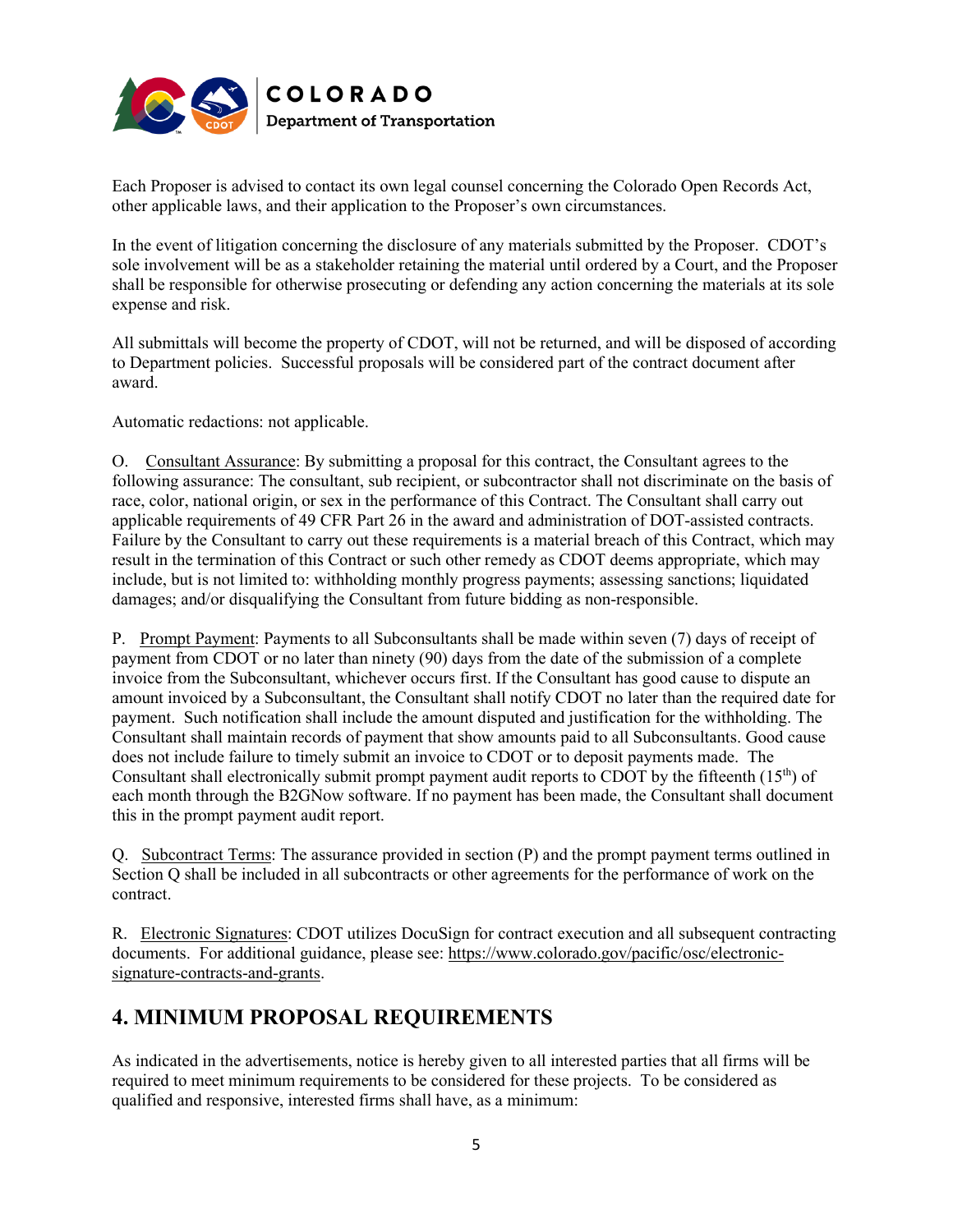

A. Submitted their Proposal by 12:00 PM (Noon) Mountain Time on the date shown in **Section 2.**

B. Be pre-qualified with the CDOT Engineering Contract Services within 7 days of the submittal deadline as shown in **Section 2**. Note: Federal and State regulations require certification by prospective participants (including contractors, subcontractors, and principals) as to current history regarding debarment, eligibility, indictments, convictions, or civil judgments.

C. Certified that the information and data submitted is true and complete to the best knowledge of the individual signing the cover letter.

D. Included all of the Proposal Submittal sections and adhered to all page limits listed in **Section 6.**

### **5. CDOT'S SELECTION PROCESS:**

The Contracting Officer transmits the Proposal package to each panel member through the Salesforce platform. The package includes:

- □ Proposal Scoring Guidelines
- □ Draft Scope of Work
- □ Proposal for each Consultant

#### Proposal Scoring Activity

Prior to the selection panel meeting the following occurs:

- $\Box$  Every panel member scores every Proposal independently. (90%)
- Scoring is based on the following criteria:

| 1.00 | Minimum Score $=$ Unsatisfactory  |
|------|-----------------------------------|
| 2.00 | <b>Satisfactory Minus</b>         |
| 3.00 | Meets Requirements = Satisfactory |
| 4.00 | <b>Satisfactory Plus</b>          |
| 5.00 | Maximum Score = Superior          |

□ The Civil Rights & Business Resource Center (CRBRC) scores the Affidavit of Small Business Participation in the Proposal for small business participation. (10%)

#### Selection or Short-list Panel Meeting (90%)

A selection panel meeting is held to compile scores and discuss the panel member's evaluations of the consultant's Proposal based on the following criteria: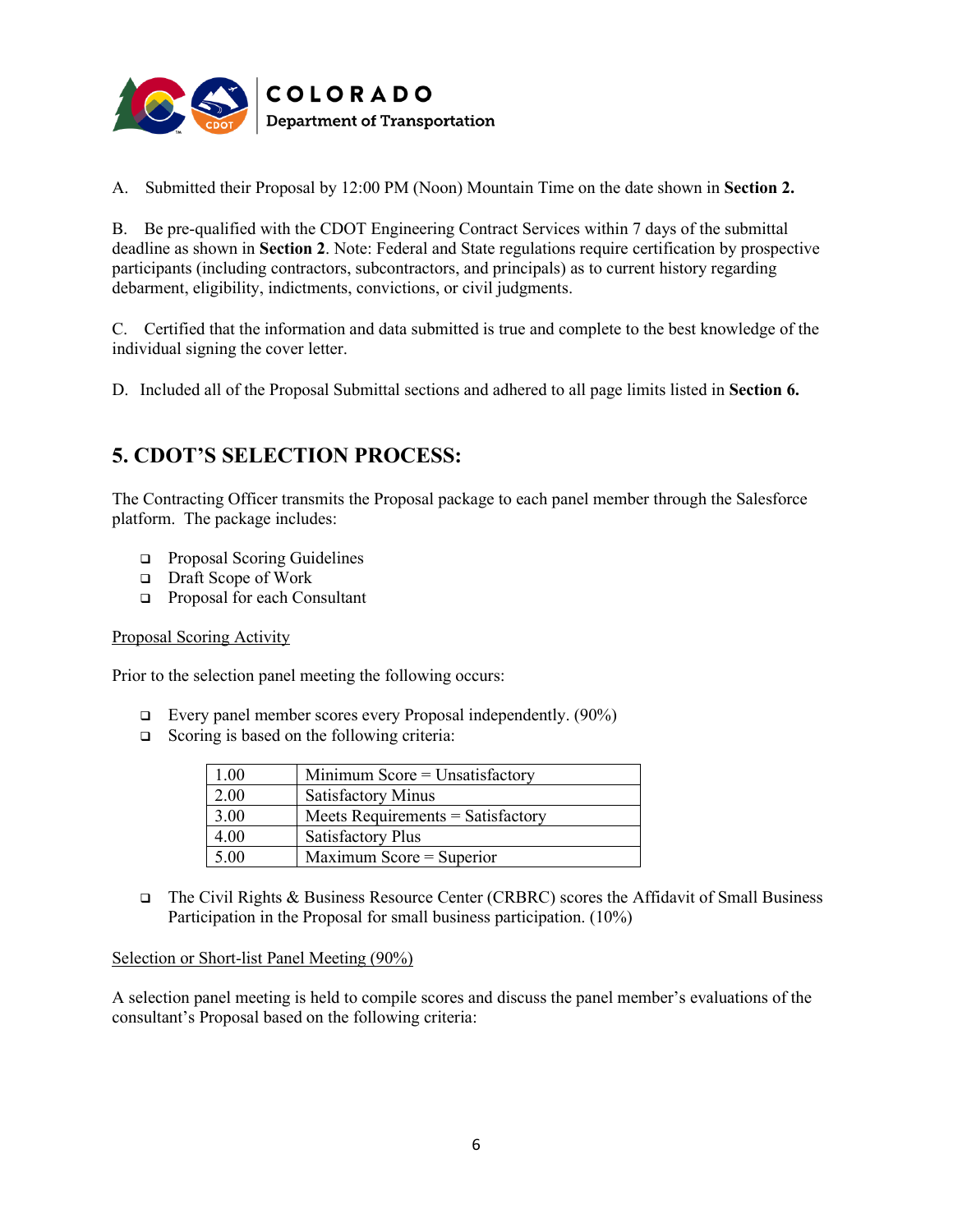

- **Project Team 30 %**
- $\Box$  Firm Capability 40 %
- $\Box$  Approach 20 %

#### Small Business Participation (10%)

The CRBRC scores the Proposal based on a variety of factors pertaining to small business participation and contract compliance oversight. This is a PS contract and the CRBRC will score the Proposal according to the rubric outlined in Section 7 below.

#### Selection Panel Meeting

The selection panel reaches a consensus ranking of either the selected firm, or the short list of firms (minimum of the top 3 qualified consultants).

#### Presentation and Interview Selection Panel Meeting

The panel will interview the short-listed firms. The short-listed firms will have approximately two weeks to prepare their presentation for their interview with the selection panel. The purpose of this meeting is to allow consultants time to present their analysis of the project and to allow the panel time to clarify the consultant's qualifications in a question and answer session. Additional details related to the interview will be emailed to the shortlisted teams in advance of the interview.

In selections including an Interview Phase, the interview scores count for 20% of the overall score. Other scoring factors from the pre-shortlist evaluation and the shortlist meeting are adjusted accordingly.

#### Final Selection

In making the final selection recommendation to the Chief Engineer, the panel reaches consensus on the ranking of the selected firm(s). The panel provides its recommendation to the Contracting Officer, who obtains the concurrence of CDOT's Contract Administrator. Then the Contracting Officer provides selection documentation, including the board's ranking, to the Chief Engineer for approval. The Chief Engineer's approval is necessary before proceeding with selection notification.

#### Debriefs

All proposers are entitled to a debrief. The debrief will be a maximum of sixty minutes and the Contracting Officer and a member of the panel will be in attendance (maybe in person or remote).Comments and scores of the selection panel will be provided in advance of the meeting.

### **6. PROPOSAL INSTRUCTIONS:**

### **A. SECTIONS**

1. Cover or Introductory Letter **(**1-page limit - 8 1/2 x 11 paper, minimum 11 pt font)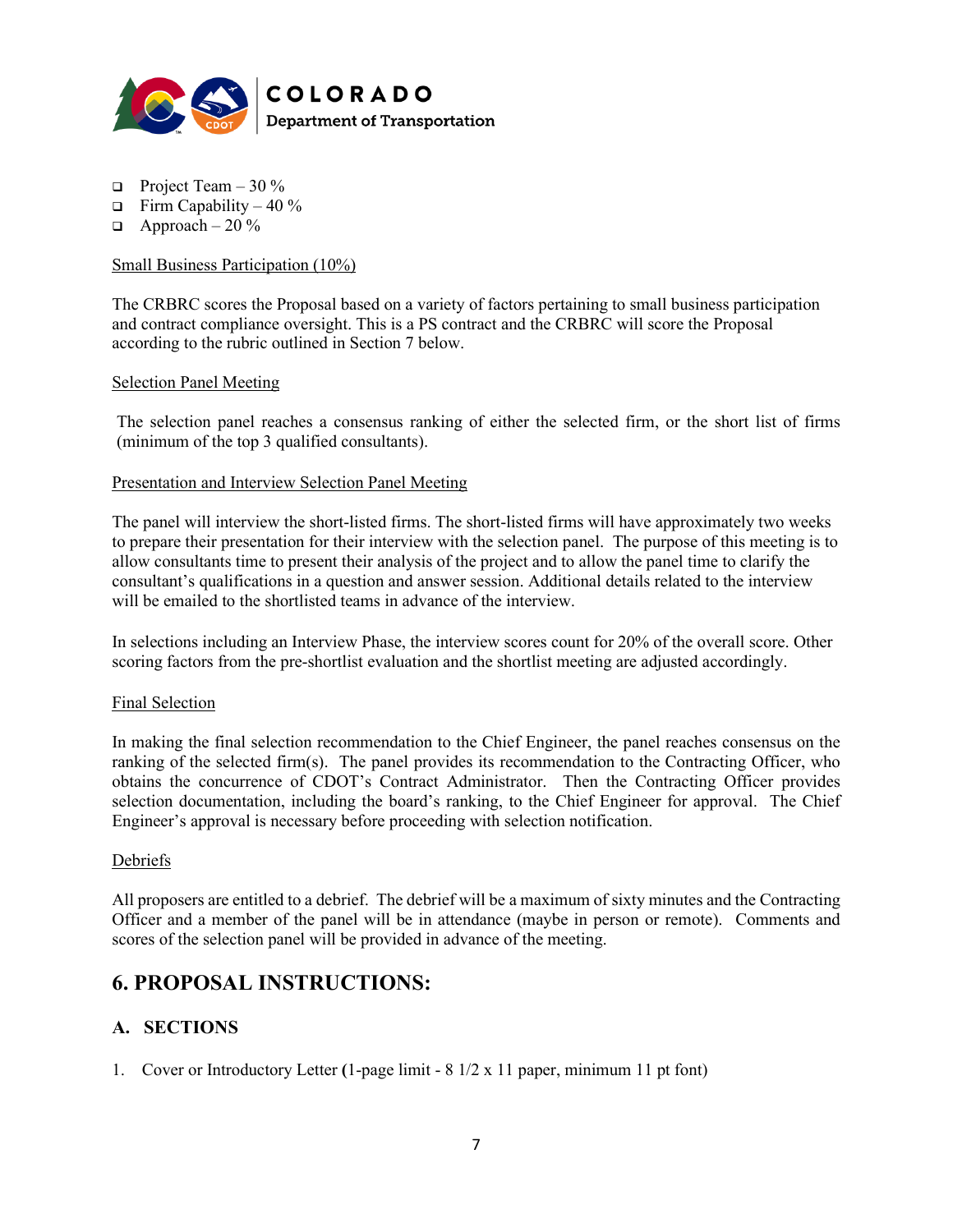

- 2. Project Team Section (3-page limit, 8 1/2 x 11 paper, minimum 11 pt font plus one 11 x 17 page Organizational Chart)
- 3. Approach Section (4-page limit 8 1/2 x 11 paper, minimum 11 pt font)
- 4. Prequalification Letter **(**1-page limit 8 1/2 x 11 paper)

5. Small Business Participation Section **(**3-page limit - 8 1/2 x 11 paper – 1 page narrative and 2-page affidavit form)

- 6. Resumes of Key Staff (1-page limit per individual, as defined in Section C. 1. a). (1). below)
- 7. Letters of Commendation (limit of 2 letters and 4 pages total)

### **B. COVER OR INTRODUCTORY LETTER**

1. Address the cover or introductory letter to the Contracting Officer:

Jim Walker, Contracting Officer 2829 West Howard Place, 3rd Floor Denver, Colorado 80204

- 2. Include the following elements of information in the letter as a minimum and highlight these items in bold letters.
	- a) The name of the contract opportunity/RFP to which you are responding.
	- b) Project number and project location, if applicable.
	- c) Certification that the information and data submitted is true and complete to the best knowledge of the individual signing the letter.
	- d) Name, telephone number and e-mail address of the individual to contact regarding the submittal.
	- e) CDOT requires signature by an authorized principal, partner, or officer of the firm.
- 3. No substantive information shall be included in the cover letter. Information provided in cover letters will be used for responsiveness review only and shall not be scored by the evaluation panel.

#### **C. PROJECT TEAM**

- 1. The following outline is to aid you in preparing your Proposal. Your responses to the elements of this outline should demonstrate the knowledge and expertise your team brings to the project.
	- a) Project Team\*
		- (1) Identify your:
			- a. Project Principal
			- b. Project Manager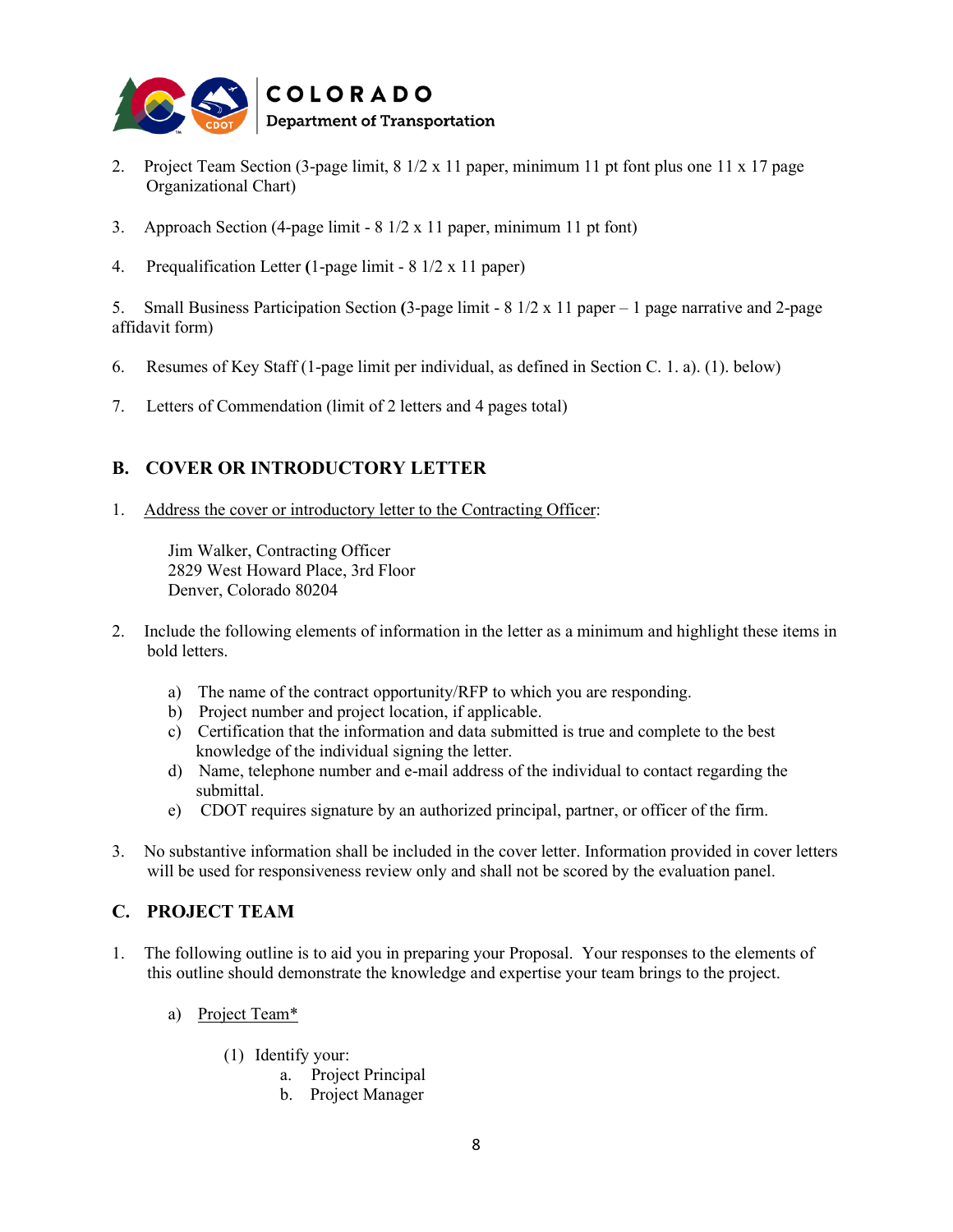

- c. Planning Lead
- d. Stakeholder Engagement Lead
- e. Technical Leads: Operations Modeling Design Environmental
- f. Financial Lead
- g. Other Key Staff (maximum of 2 additional individuals)

\* If an individual fills more than one role, please designate this in your narrative.

(2) Present a brief discussion regarding how the team's qualifications and experience relate to the Scope of Work. Please be specific in identifying projects each team member has been a part of and specifically what their role was on that project. Please include an Organizational Chart on an 11 x 17 page.

- (3) Include the following:
	- a. Principal's level of involvement in the project(s)
	- b. Qualifications and relevant individual experience of prime and sub consultants to include your level of commitment to other work
	- c. Unique knowledge of team members related to the Scope of Work
	- d. Commitment of time by identifying any projects that the key staff members will be involved with concurrently and time committed to each project
	- e. Length of time with the firm for each key team member
	- f. Experience on similar projects as a team
	- g. Specify past completion of service development plans and past experience working with FRA and Class 1 Railroads.

#### b) Firm (Prime) Capability

(1) Address the firm's size and the disciplines of technical staff.

(2) Include the firm's relevant experience and accomplishments as a Prime Consultant that were are not listed in the project team section.

(3) Indicate the Consultant's availability to do the project concurrent with existing and projected workloads.

- (4) Describe how the firm will support their field personnel,
- (5) Consider including the following:
	- a. Information on the sub-consultant's role
	- b. The sub-consultant's function and integration into the team
	- c. Match of personnel to the existing and future workload
	- e. Succession planning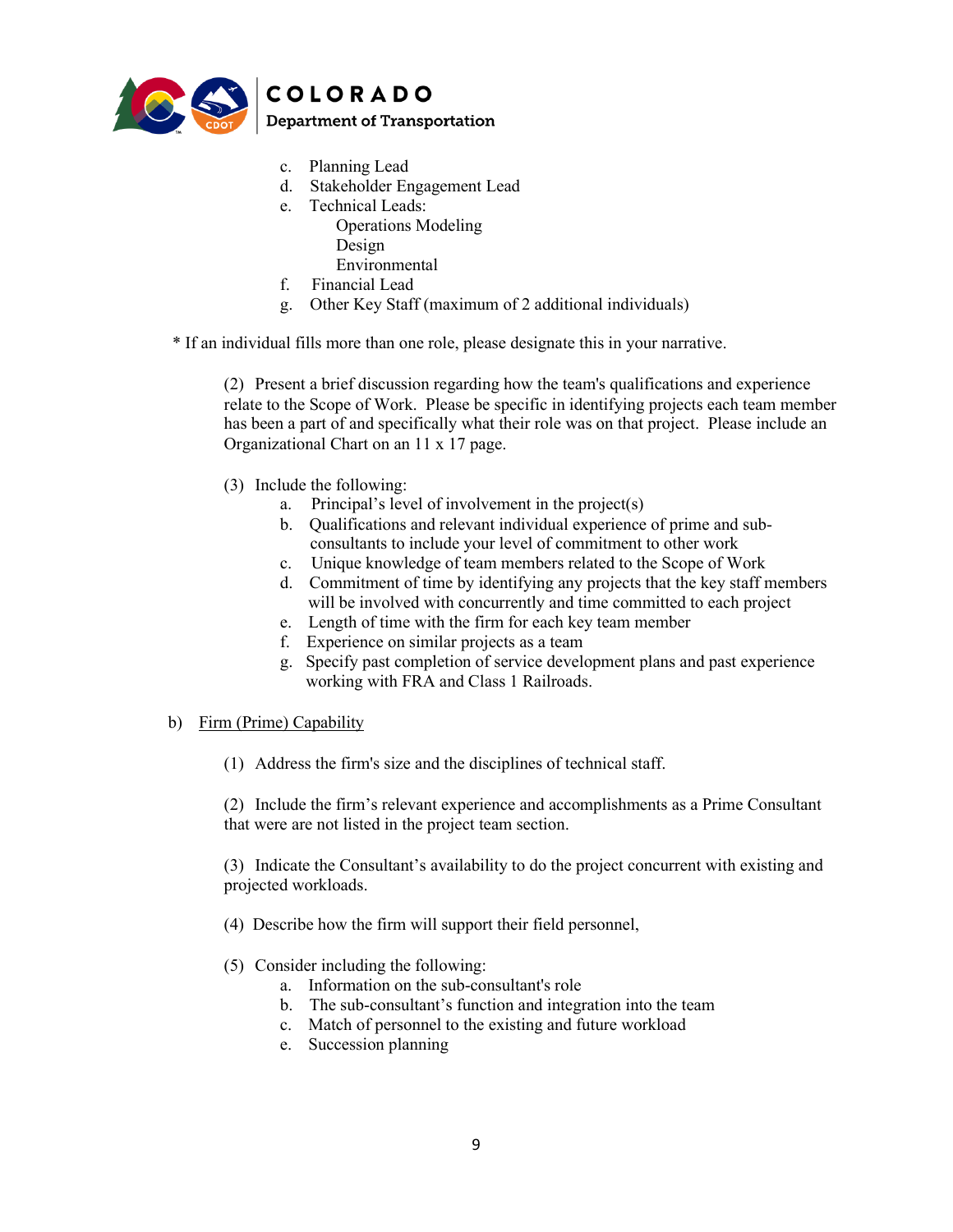

### **D. APPROACH**

- 1. Address the team's approach to the type(s) of services as described in the attached Scope of Work. Please include a project management plan describing how the following items will be managed and by whom: Schedule Control, Cost Control, and Quality Control.
- 2. Address prior experience in performing Service Development Planning and passenger rail system design and rail operations evaluation and modeling.

### **E. PREQUALIFICATION LETTER**

1. Submit CDOT's prequalification letter that contains the expiration date of prequalification.

### **E. SMALL BUSINESS PARTICIPATION**

- 1. Include detailed narrative of items of scoring criteria on one page limit. For more information, see **Section 7, III** below.
- 2. Include two-page Affidavit of Small Business Participation: For more information, see **Section 7** below.
- 3. Letters of intent and/or proof of certification are no longer required to be submitted with the proposal. Letters of intent and PCWs will be required at task order level.
- 4. The Professional Services Good Faith Efforts Report, if applicable, will not count against the page limit.
- 5. This contract is a federally assisted contract. No DBE goal will be set if the contract is entirely state funded.
- 6. The DBE Goal for this project is: 0%.
- 7. Other Professional Services forms for contract can be found at: <http://codot.gov/business/civilrights/compliance/prof-services>
- 8. Contact Karen Fujii-Martin at 303-512-4016 or [karen.fujii-martin@state.co.us](mailto:karen.fujii-martin@state.co.us) with questions regarding the small business section or B2GNow software system.

## **7. DISADVANTAGED BUSINESS ENTERPRISE (DBE) & EMERGING SMALL BUSINESS (ESB) REQUIREMENTS**

- 1. The following documents are hereby incorporated by reference into **Section 7** of this RFP document depending on the type of contract to be awarded as indicated in **Section 1**, above:
	- a. For Project Specific and Program Specific contracts: <https://www.codot.gov/business/civilrights/compliance/prof-services/ps-pgs>
	- b. For Non –Project Specific contracts: <https://www.codot.gov/business/civilrights/compliance/prof-services/nps>